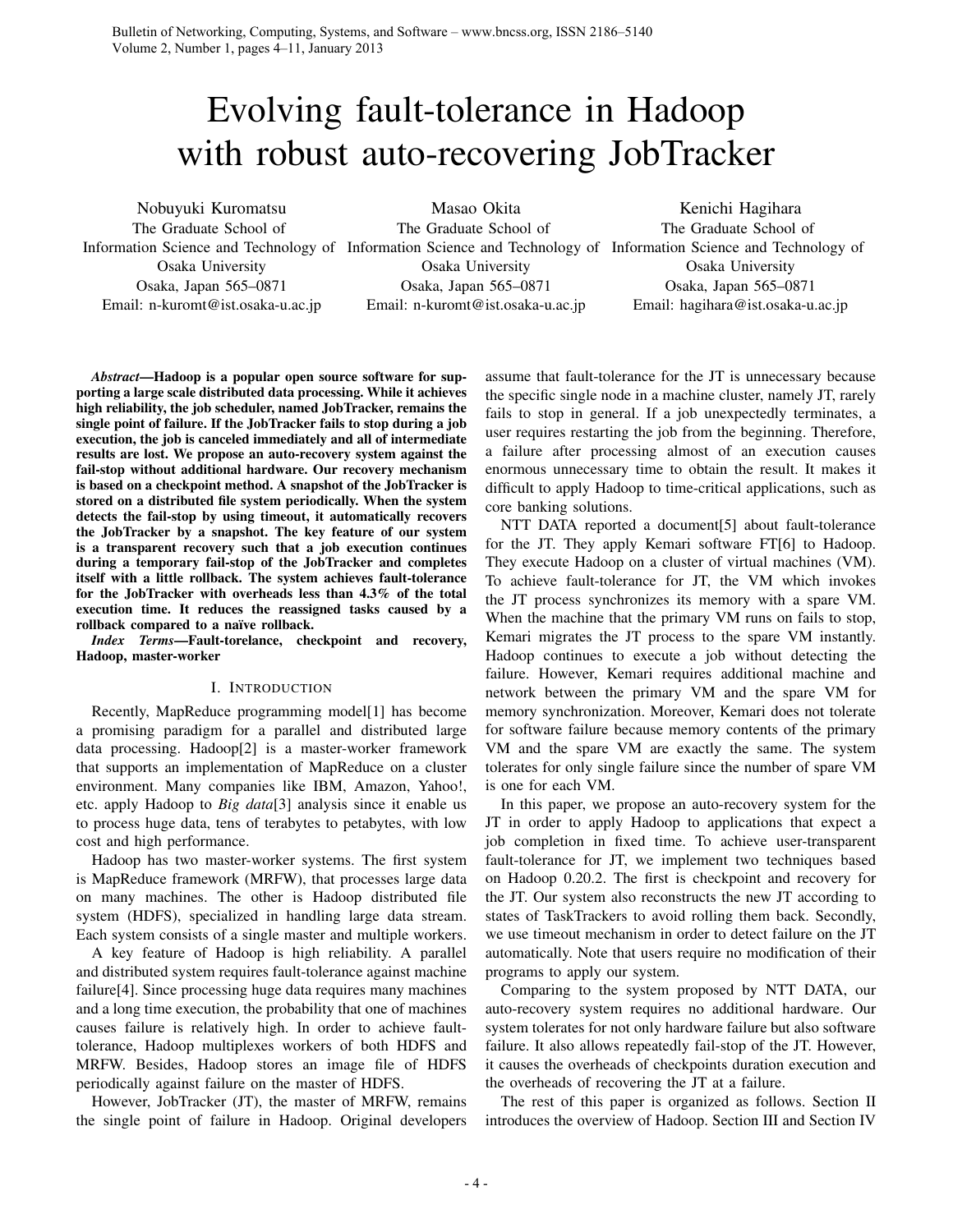

Fig. 1. An overview of task processing between the JobTracker and TaskTrackers. The size of task slot is two.

describes our goal and our auto-recovery system, respectively. In Section V, we show the experimental results. Section VI concludes the paper.

# II. HADOOP

Here, Namenode (NN) and Datanode (DN) are a master process and a worker process of HDFS, respectively. Task-Tracker (TT) is a worker process of MRFW. A pair of a DN and a TT runs on each machine node in a cluster and works collaboratively. On the other hand, there is the single pair of the NN and the JT in the cluster.

## *A. HDFS*

HDFS scales its performance of loading and storing data depending on the number of DNs. HDFS divides data which a user intend to write into multiple certain sizes of data, called split. The NN assigns each split to a DN and manages the relation between the split and the DN. A DN stores assigned splits to local disk of the node on that the DN is running. When a user intends to read data, the NN gathers the splits which compose the data from DNs.

HDFS has fault-tolerance for both a DN and the NN. HDFS replicates splits to multiple DNs and stores a file image of the NN against a failure[7]. Since HDFS provides atomic operations, no data corruption occurs during writing.

# *B. MapReduce*

MRFW divides a job into multiple tasks to execute them on distributed nodes in parallel. The JT schedules tasks and assigns them to TTs in consideration of data locality. A user sets the size of task slot, namely the number of tasks executing at once on each TT, through a configuration file of Hadoop. A TT sends a message, called heartbeat, to the JT periodically during a job execution to inform the progress of the tasks. If a TT completes a task, the TT sends a request for a new task within a heartbeat (Figure 1  $(1)$ ). When the JT receives a heartbeat including the request, it assigns a new task to the TT by replying of the heartbeat (Figure 1 (2)).

MapReduce tasks are classified into two types, MapTask and ReduceTask. A MapTask processes a split on HDFS and stores the result to local disk. A ReduceTask gathers a part of the result from each MapTask and summarizes them. A

ReduceTask stores the result to HDFS. MRFW allows the JT to assign a redundant task to multiple TTs as a backup task. Backup tasks run on different nodes concurrently. The JT accepts the result of the first task to complete so that it could avoid waiting for the task completion which a low performance node executes.

MRFW has fault-tolerance for a TT. If a TT sends no heartbeat to the JT for a certain period, JT decides that the TT fails to stop. Then the JT reassigns the tasks that the failed TT has executed to other TTs.

If the JT fails to stop, MRFW terminates a job execution immediately. As long as the input data for the job is available on HDFS, a user can restart the job by rebooting JT process. Although partial results of tasks in the last execution remain on HDFS or local disk on each node, the JT ignores them and assigns the all tasks to TTs again.

# III. OUR GOAL

In this study, we intend to complete job executions in fixed time even if the JT fails to stop. We provide completely automatic recovery from a failure so that users should not have to worry about whether the failure occurs. We also design the recovery system to minimize increase of the execution time of a job.

We assume a failure on the JT as a situation that the JT cannot reply to a heartbeat from TTs. The failure includes an unexpected termination of the JT process, an accidental shutdown of the node that the JT is running on, and a lost connection to the JT. We also assume that a failure probably repeats during a job execution but multiple failures do not occur at once.

We consider that HDFS has enough fault-tolerance. The NN and the JT generally run on the same node, but we execute the NN on a different node to avoid that a failure on the JT also terminates the NN. In this paper, we assume no failure occurs on the node that the NN runs on.

# IV. THE PROPOSED SYSTEM

We consider the following two popular methods to achieve fault-tolerance for JT.

The first method is duplication. It multiplies the JT on distributed nodes. If the primary JT fails to stop, it is automatically or manually switched to a redundant JT. To keep consistency among multiple JTs, the method requires periodically synchronization during job execution. An advantage of this method is instant recovery from a failure. By contrast, a disadvantage is that it wastes computational resources and hardware for redundant JTs even if no failure occurs. Tolerance for multiple failures requires more wasted resource and hardware.

The second method is checkpoint and recovery. It periodically creates a snapshot of the current JT state and stores it to a storage. If the JT fails to stop, a new JT starts up and restores the state before the failure according to a snapshot. Although this method requires larger time for the recovery than the first method, it requires less additional resources and hardware.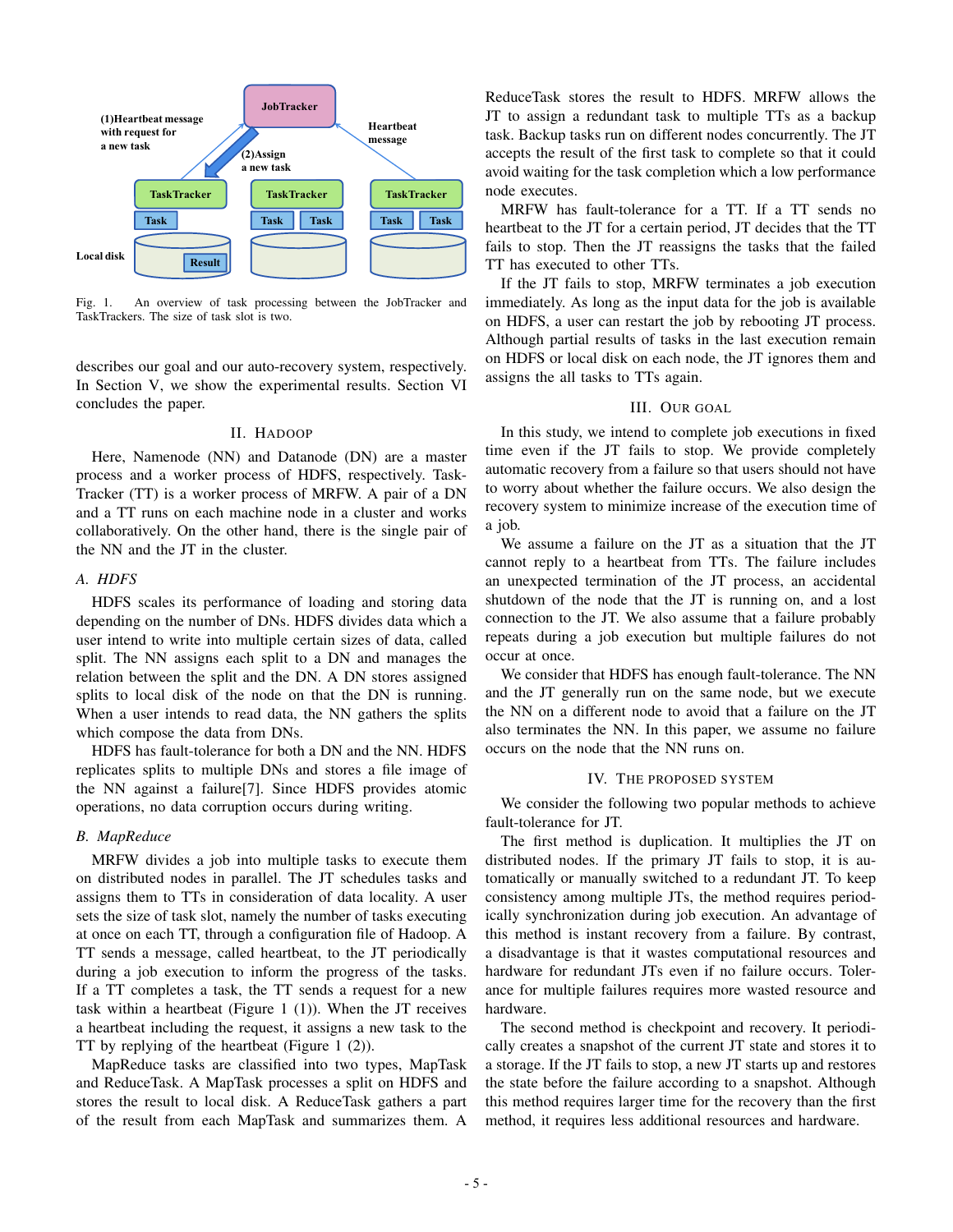We decide to use a checkpoint method because we focus on saving resources rather than instant recovery. A recovery time increases little execution time because all TTs continue operations during a failure and recovery. A checkpoint tolerates a failure of multiple times without additional hardware.

To construct an auto-recovery system for the JT, we implement three mechanism based on Hadoop: checkpoint on the JT, automatic detection of failure on the JT and recovery of the JT from failure.

## *A. An issue in checkpoint and recovery*

Checkpoint and recovery approach usually requires a rollback. A rollback is an operation that returns the whole of system to the normal state at the last checkpoint. It abandons the operations that are executed during a period from the last checkpoint to a failure. The system must execute the abandoned operations again.

A rollback increases the execution time. In our proposed system, the JT requires rolling back for restoring the clean state. A naïve approach also rolls all TTs back to simplify keeping of the consistency between JT and them. Re-execution of the tasks abandoned by the rollback increases the execution time.

We focus on that TTs continue processing normally even if the JT temporary fails to stop. TTs should not be abandoned because they seem to be in normal state rather than a JT in failure. Therefore, we reconstruct the state of a new JT instead of rolling all TTs back.

# *B. Checkpoint on the JT*

To reduce the size of a snapshot, we make a snapshot include minimum information necessary. Task scheduling on the JT requires the status of tasks (unassigned, processing, and completed), the status of TTs (busy or idle), the assignment table of tasks, and data allocation on HDFS. The JT should own the status and the assignment table because the NN provides information for data allocation. Therefore, a snapshot consists of only the status and the assignment table (see Appendix A for details). The JT owns other information, but they can be reconstructed from the environment and static configurations.

We implement event-driven checkpoint scheme rather than periodic checkpoint scheme. To decrease the overheads of checkpoints, we intend to decrease the frequency of checkpoints. We let the JT generate a snapshot whenever *N* tasks completed. A user can set *N* through a configuration file of Hadoop.

We also decide to store snapshots to HDFS because HDFS provides high availability and reliability. Data on HDFS is accessible from the all nodes, so that it allows all nodes to recover the JT with a snapshot. Besides, HDFS achieves faulttolerance for the data by replication. A snapshot is available even if one replica is corrupt, one node causes failure or a part of network is unavailable.

Note that storing data to a storage requires serialization. Loading data from a storage also requires deserialization.



Fig. 2. An overview of switching JobTracker. After TaskTrackers detect a failure on JobTracker, they load the candidate list. The TaskTracker registered top of the list terminates itself and invokes a new JobTracker.

The serialization and deserialization of a snapshot increases the overheads of checkpoints and recovery. We discuss the overheads later in V-A.

# *C. Automatic detection of failure*

We implement a timeout mechanism on a TT to detect failure on the JT automatically. Automatic detection generally uses heartbeat messages between two servers. We focus on a heartbeat between the JT and a TT originally implemented in Hadoop. If a TT fails to send a heartbeat to the JT for *M* times, the TT recognizes the JT fails to stop. After recovery of the new JT, TTs switch the destination of heartbeats to the new JT.

Note that a timeout mechanism may cause a misdetection due to temporary network congestion and other reasons. The misdetection divides a cluster into two node group: a group of TTs that detect a ghost failure and a group of TTs that detect no failure. The former group invokes a new JT to resolve the ghost failure. After that, the TTs in the former group send a heartbeat to the new JT. On the other hand, the original JT misunderstand these TTs in failure because it receives no heartbeat from them. As a result, the original JT assigns tasks to only the TTs in the latter group. Thus the misdetection degrades performance of job execution.

To avoid this performance degradation, we force the new JT to terminate the old JT. However, this method causes a redundant recovery every misdetection. We should detect a failure according to the majority in future work.

## *D. Recovery from failure*

When our system detects the JT in failure, a specific TT terminates itself and invokes a new JT process. The new JT then loads the last snapshot from HDFS to recover the state of the old JT (Figure 2). Lack of one TT causes no serious problem for job executions due to the fault-tolerance for TT, but it decreases execution efficiency.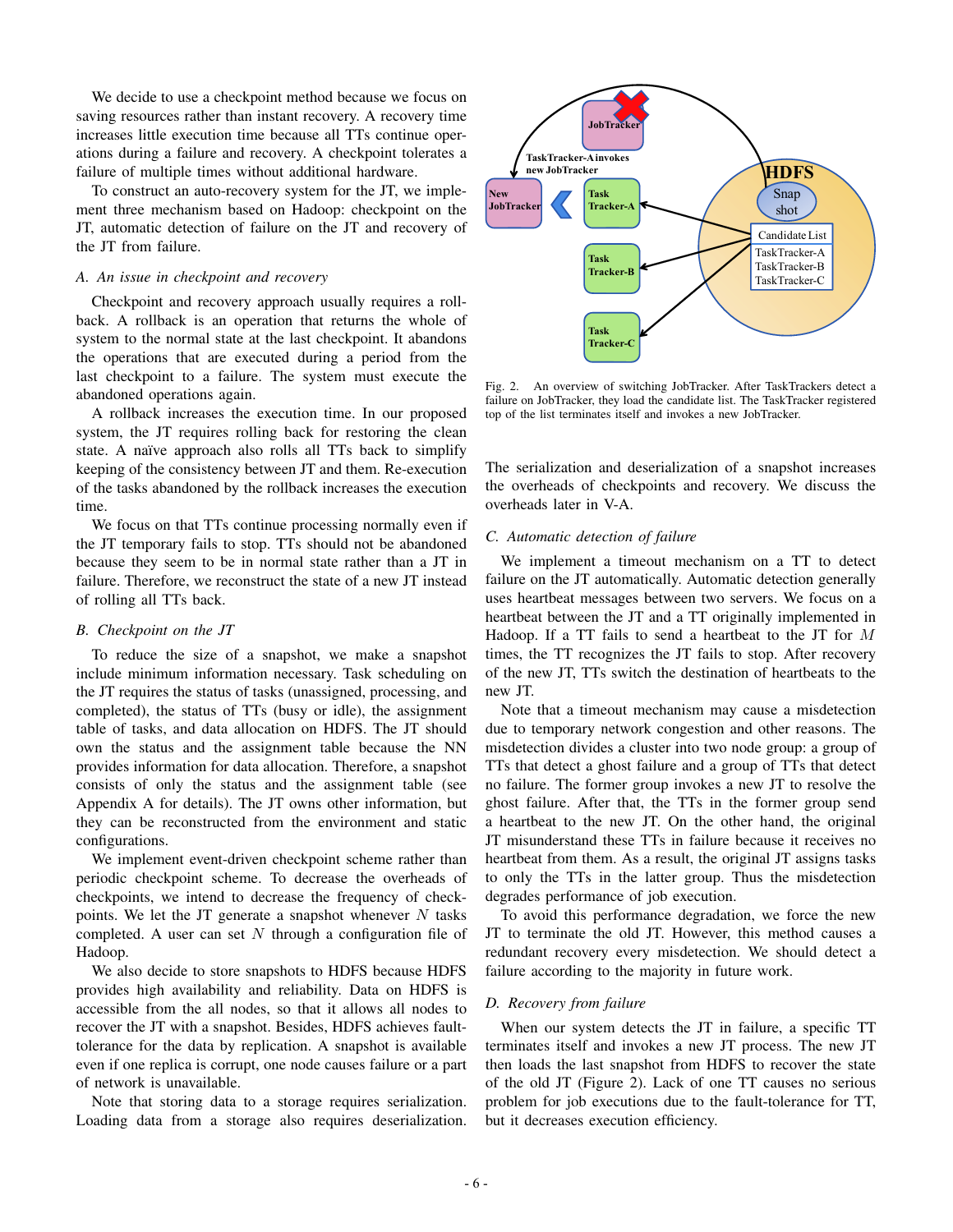

Fig. 3. The abandoned tasks by a rollback in naïve recovery approach. Timing of the assignment and the completion classify the tasks into six types.

Our system decides the TT that becomes a new JT according to a candidate list. The candidate list is a list of nodes on which a TT runs. The JT initializes the list at its start up and registers TTs to it in order of heartbeat arrival.

To be accessible from all TTs even with failure, the list is stored to HDFS as same as a snapshot.

Each TT detects a failure and then loads the list from HDFS independently. Here we call the top of the list the candidate node. The TT that runs on the candidate node becomes the new JT. If the candidate node is also down, the second of the list becomes next candidate node. The other TTs wait for a second and then tries to switch the destination of a heartbeat to the candidate node repeatedly. If TTs fails to switch for certain times, they try to switch the destination to the second candidate node. Thus, all TTs find the new JT without synchronization. This is an advantage of our system in terms of scalability.

Note that our system does not affect HDFS because the DN on the candidate node remains after recovery.

*1) Continuing job execution:* The original MRFW intends to cancel a job execution when it faces failure on the JT although the other processes is still running. The cancelation is due to JobClient, the gateway between users and MRFW. A user submits a job and confirms the progress of it through JobClient. JobClient requires a report of the progress from the JT periodically during job execution. If JobClient fails to receive the report, it immediately cancels to execute a job. It also cancel our recovery operation at that time.

To prevent this, we modify the implementation of JobClient. JobClient sends a dummy report to itself during recovery. After the candidate node invokes a new JT, the new JT sends a request for switching to JobClient. JobClient confirms the request by comparing to the candidate list and then switches a source of reports to the new JT.

*2) Reconstructing the JT for transparent recovery:* Since TTs continue operations during failure and recovery, information owned by the new JT based on the last snapshot probably conflicts that owned by TTs. As mentioned before, a naïve approach to avoid the conflict is rolling all TTs back. In contrast, our system directly resolves the conflict by reconstructing the new JT according to information from TTs to minimize the increase of the execution time.

Firstly, the new JT reconstructs the status of tasks before restarting the original operations. Target tasks are that TTs are executing in a period from the last checkpoint to the recovery of the new JT. Timing of the assignment and the completion classify the tasks into six types as shown in Figure 3. A task of type 3 causes no conflict because the JT accurately recognizes both the assignment and the completion. A task of type 2 also causes no conflict. The new JT recognizes the completion of the task even after recovery because the TT that completes the task sends a heartbeat to notice the completion repeatedly. In the case of the other types, a heartbeat from the TT includes a different task progress from that the new JT recognizes, resulting in conflict.

To resolve the conflict, we extend a TT to notify the current status of assigned tasks to the new JT just after recovery. The new JT changes its recognition according to the notices. If the notices include tasks of type 1 and type 4, the new JT recognizes they are completed. If they also include tasks of type 5 and type 6, the new JT recognizes they are in processing. As a result, type 5 and type 6 seem to be the same as type 2 and type 3, respectively. A task of type 5 and type 6 therefore no longer cause a conflict.

However, we have to re-execute the tasks executed on the candidate node. Since the TT on the candidate node has been terminated, it no longer completes tasks and notifies their completion. After reconstructing, the new JT reassigns the tasks to arbitrary TTs.

Secondly, TTs that execute ReduceTask also reconstruct their own information. Each ReduceTask has a list of completed MapTasks for gathering the result of completed tasks. To update the list, a ReduceTask periodically sends a request to the JT with the last index of the list. The JT replies to the request with a part of its own list after the index in the request. This algorithm assumes that the order of the list is the same between the JT and ReduceTasks. However, after rolling the JT back, this algorithm causes an error because the order is probably difference. To avoid the error, a ReduceTask synchronizes its own list to that of the JT when the TT sends the first heartbeat to the new JT.

## V. EVALUATION

This section shows experiments for evaluating overheads of our auto-recovery system. We compare the total execution time of our system to the original Hadoop both in the case without failure and with failure.

An experimental environment is a computer cluster that consists of 57 nodes interconnected with gigabit ethernet. Each node has an Intel Xeon 3.4 GHz dual core CPU, 2GB RAM, and 80GB disk. We base our system on Cent OS 5.0 and Hadoop 0.20.2.

# *A. The overheads of checkpoints*

We measure the total execution time of a job, which executes the WordCount[8] sample program of Hadoop, under the situation that no failure occurs on the JT during the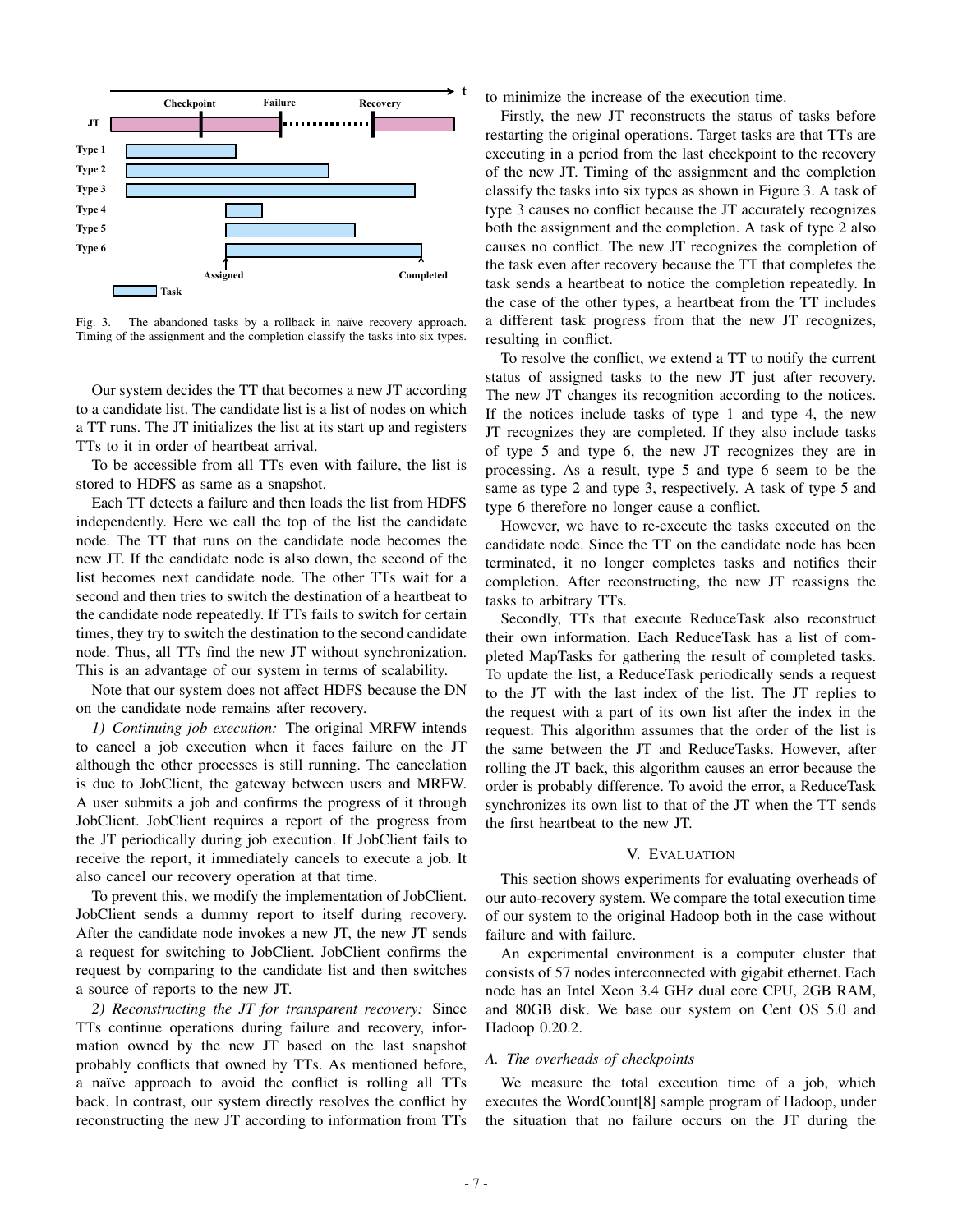TABLE I THE TOTAL EXECUTION TIME OF A JOB ON OUR SYSTEM WITH VARYING EXPERIMENTAL PARAMETERS IN THE CASE WITHOUT FAILURE. EACH VALUE IS THE AVERAGE OF THREE MEASUREMENTS. *P* DENOTES THE NUMBER OF TTS.

|      | $P = 19$       |        |         | $P = 38$      |        |           | $P = 57$      |        |         |
|------|----------------|--------|---------|---------------|--------|-----------|---------------|--------|---------|
|      | w/o checkpoint | $N=10$ | $N=100$ | $w$ / $o$ cp. | $N=10$ | $N = 100$ | $w$ / $o$ cp. | $N=10$ | $N=100$ |
| 18GB | 987            | 990    | 986     | 510           | 516    | 513       | 365           | 372    | 368     |
| 36GB | 1.860          | 1.873  | 1.860   | 977           | 985    | 982       | 640           | 648    | 643     |
| 54GB | 2,794          | 2,826  | 2803    | 1.386         | 1.414  | 1.385     | 892           | 920    | 902     |
| 72GB | 3,670          | 3.745  | 3,681   | 1,830         | 1,882  | 1.827     | 1.172         | 1.223  | 1.174   |

#### TABLE II

THE TOTAL EXECUTION TIME OF A JOB AND DOWNTIME OF THE JOBTRACKER IN THE CASE WITH A FAILURE AND AUTO-RECOVERY. THE JOB EXECUTES A WORDCOUNT PROGRAM FOR 18GB INPUT DATA WITH *P* = 19, *N* = 10, AND *M* = 3. A FAILURE OCCURS IN A SPECIFIC PHASE AT ONCE. TIMES ARE PRESENTED IN SECOND.

|     | phase          | progress at the failure |        | elapsed time  | downtime  | the total      | # of reassigned tasks |       |
|-----|----------------|-------------------------|--------|---------------|-----------|----------------|-----------------------|-------|
|     | at the failure | Map                     | Reduce | at the faiure | of the JT | execution time | proposed              | naïve |
| (a) | (no failure)   | ۰                       | ۰      | ۰.            |           | 990            |                       |       |
| (b) |                | 13%                     | $0\%$  | 131           | 27        | 1.004          | 2                     | 46    |
| (c) | M              | 13%                     | $0\%$  | 131           | 28        | 1.020          | 2                     | 44    |
| (d) |                | 13%                     | $0\%$  | 131           | 26        | 1.019          | 2                     | 45    |
| (e) |                | 80%                     | 23%    | 734           | 27        | 1.080          | 12                    | 39    |
| (f) | MR             | 80%                     | 22%    | 738           | 28        | 1.080          | 12                    | 41    |
| (g) |                | 80%                     | 25%    | 779           | 27        | 1.112          | 12                    | 41    |
| (h) |                | 100%                    | 32%    | 975           | 27        | 1.019          | 16                    | 22    |
| (i) | R              | $100\%$                 | $32\%$ | 963           | 29        | 1,038          | 16                    | 9     |
| (i) |                | 100%                    | 33%    | 981           | 28        | 1.025          | 16                    | 20    |



Fig. 4. Estimated overheads of checkpoints.

execution. We also evaluate the size of a snapshot generated by checkpoints.

Table I shows the execution time with varying experimental parameters: the frequency of checkpoints, the number of TTs, and Input data size. We can estimate the overheads by comparing the result of  $N = 10$  and  $N = 100$  with that without checkpoints because the case without checkpoints is similar to original Hadoop.

Estimated overheads of checkpoints are shown in Figure 4. The overheads are less than 4.3%. High frequency of checkpoints increases the overheads. In the cases with  $N = 10$ , the overheads also increases as *P* increases. On the other



Fig. 5. The size of a snapshot and its serializing time varying the input data size ( $P = 19$  and  $N = 10$ ).

hand, we find no correlation between *P* and the overheads in case with  $N = 100$ . Our checkpoint method principally increases loads on the JT, while the JT usually idles in original MRFW. Therefore, the loads does not necessarily increase the execution time if the frequency of checkpoints is enough low.

The execution time slightly decreases rather than that without checkpoints in four cases. We consider this is due to originally perturbation in Hadoop. Regardless our autorecovery methods, the execution time of a job frequently varies in ten seconds according to data allocation on HDFS. Since Hadoop automatically allocates data to HDFS, we cannot control it in this experiment.

Figure 5 indicates that the size of a snapshot is proportional to the input data size. Almost of a snapshot is information on the status of tasks which compose a job. Since MRFW divides the input data into certain size splits and assigns a task to each split, the number of tasks increases as input data size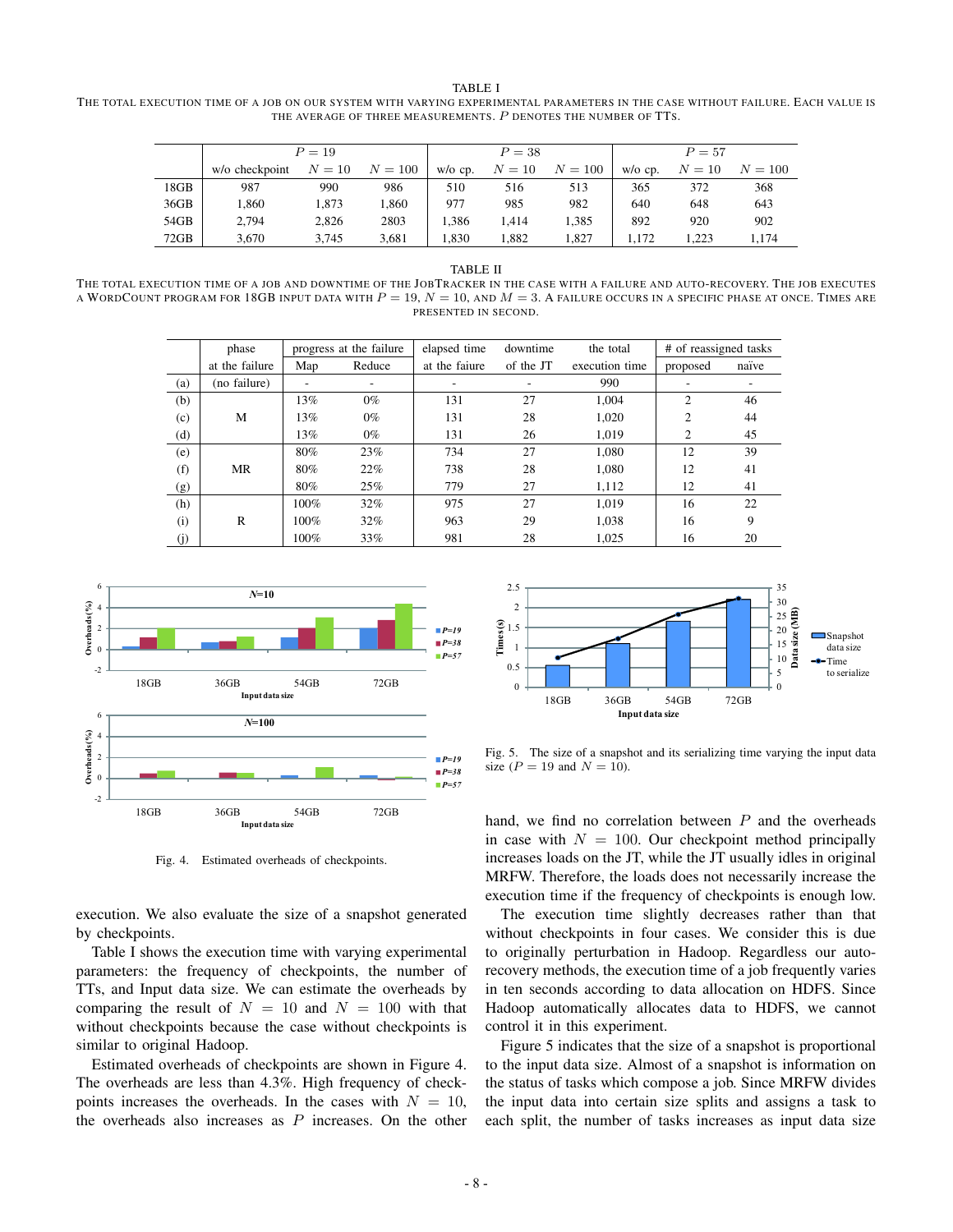

Fig. 6. Classified execution phases according to a kind of tasks in processing: phase M processing only MapTasks, phase MR processing both MapTasks and ReduceTasks, and phase R processing only ReduceTasks.



Fig. 7. An experimental result of job behavior with failures and recoveries. Two failures occur at the different time. Node 2 and node 4 invoke a new JobTracker in the middle of the execution to recovery from the failures.

increases. Therefore, the input data size determines the size of a snapshot.

Large snapshots probably increase the overheads of our system. To create a snapshot safely, we should lock the original process of the JT while the JT serializes a snapshot and stores it. This lock causes delay in replying to a heartbeat. A large snapshot makes the delay large. If a TT sends a heartbeat includes a request for task assignment during the lock, the TT must wait until it receives reply, resulting in overheads. As shown in Figure 4, large input data increases the overheads in the cases with  $N = 10$ .

## *B. A test of auto-recovery*

As shown in Figure 6, we classify progress of a job execution into three phases according to a kind of tasks in processing. While the JT tracks both MapTasks and ReduceTasks at phase MR, it tracks only MapTasks and only ReduceTasks at phase M and R, respectively.

To confirm auto-recovery mechanism, we force a failure to occur on the JT by *kill* system call at each phases. For example, Figure 7 shows behavior of a job with two failures at phase MR. The job executes a WordCount program for 5GB input data with  $P = 7$  and  $N = 10$ . We first cause a failure on node 1 and then cause another failure on node 2 after recovery from the first failure. As shown in figure 7, even if a JT fails to stop, a new JT starts up on another node within 20 seconds.

Thus, our system can recover from a failure of multiple times. At the other phases, our auto-recovery system works surely as well as at phase MR.

## *C. The overheads of recovery*

We measure the execution time of a job in the case with a failure and auto-recovery (see Table II). As same as V-B, the failure be caused deliberately. We confirmed the result of a job is correct in the all cases. Table II shows the increased execution time is up to 112 seconds while the downtime is up to 29 seconds.

Recovering the JT degrades execution efficiency because the number of TTs decreases by one to invoke a new JT. For example, in the case of phase M in Table II, the rest of the execution time after the failure is expected as 990*−*131 = 859 seconds. The execution efficiency decreases to approximately 18*/*19 = 94*.*7%. Therefore we estimate roughly the total execution time at  $131 + (819/0.947) = 1,038$  second. If the number of TTs is large enough, we consider the degradation of execution efficiency is negligible.

Although an early failure increases the rest of the execution time, the total execution time in the case of phase MR and R is larger than that of phase M in Table II. This is due to the increase of reassigned tasks. We discuss the problem later in V-C2.

*1) Discussion about downtime:* We define downtime *T<sup>u</sup>* as an absence period of a JT, from the occurrence of a failure on a JT to a new JT in operation. The downtime depends on the following three operations. Table III shows the breakdown of downtime measured with changing input data size for a WordCount program.

The first is a detection of the failure by using timeout. In this experiment, we set  $M = 3$ . An interval of heartbeats is less than three seconds in default, so that the detection time  $T_f$  is around eight seconds. Users can control  $T_f$  by changing *M*.

The second is invoking a new JT process.  $T_i$  in Table III shows duration from the detection of the failure by the first TT to the completion of start up on the new JT. In our experimental environment, it is less than five seconds.

The last is a deserialization of a snapshot. As mentioned in V-A, the size of a snapshot is proportional to the input data size. Since large snapshot increases deserializing time  $T_d$ , it depends on the input data size. Deserializing time is larger than serializing time for the same data because a deserialization requires the generation of objects.

Note that the downtime does not necessarily increase the total execution time since TTs continues to execute tasks even if the JT fails to stop. We find no correlation between the downtime and the increased execution time.

*2) Discussion about reassigned tasks:* As shown in Table II, except the case (i), our system reduces the number of reassigned tasks compared to a naïve rolling back. This indicates that reconstructing JT prevents to rollback TTs.

Although the ideal number of reassigned tasks is at most four in this experiment, our system executes more reassigned tasks in the cases from (e) to (j). This is due to an unsophisticated implementation. The expected implementation should reassign the tasks that are completed on the candidate node after the last checkpoint. In addition, the current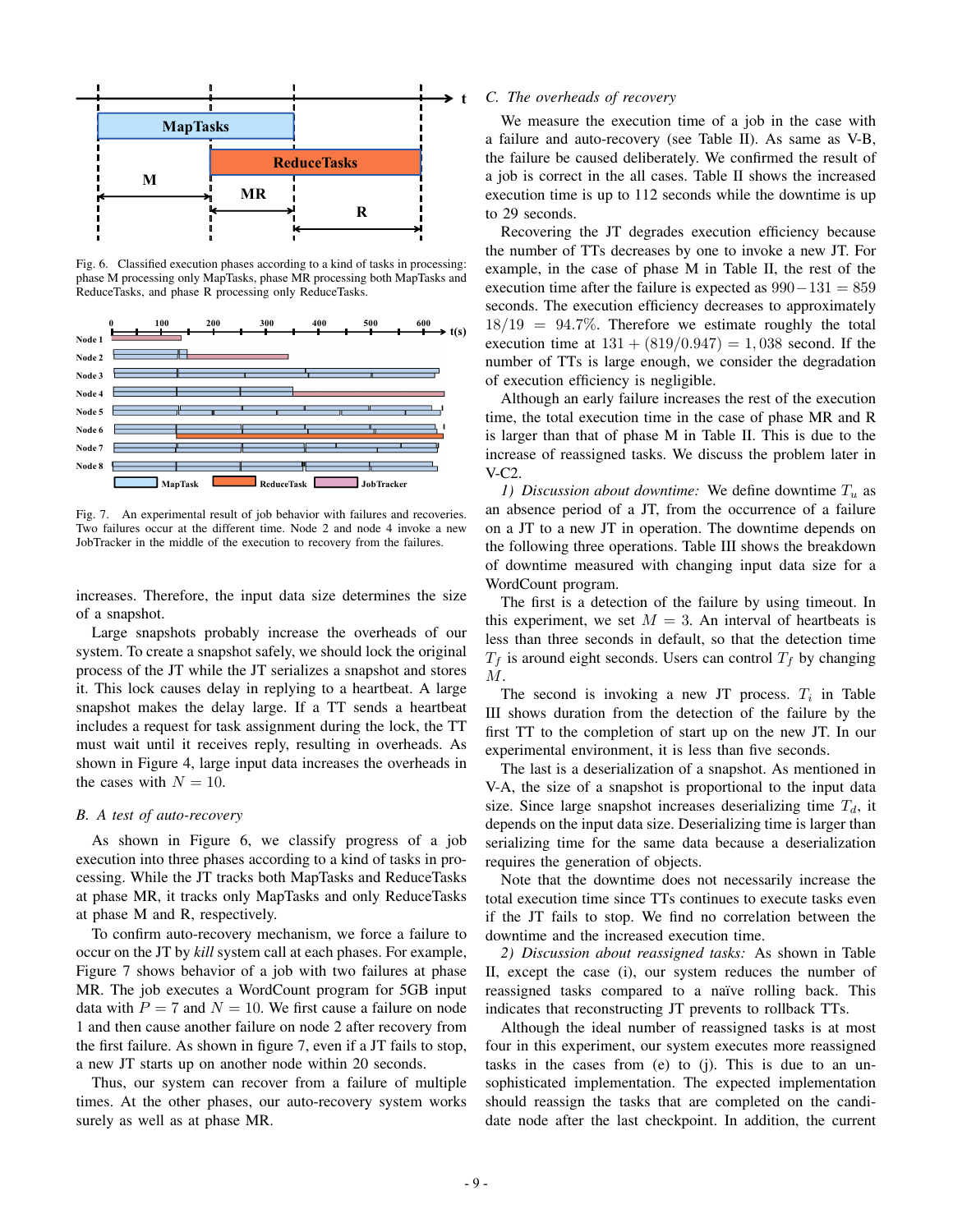#### TABLE III

THE BREAKDOWN OF DOWNTIME OF THE JOBTRACKER IN SECONDS  $(P = 19, N = 10, \text{ and } M = 3)$ .  $T_f$ ,  $T_i$ , and  $T_d$  denote time for DETECTING FAILURE, TIME FOR INVOKING A NEW JOBTRACKER, AND TIME FOR DESERIALIZING A SNAPSHOT, RESPECTIVELY.

| Input data | snapshot | downtime | breakdowns |     |       |
|------------|----------|----------|------------|-----|-------|
| (GB)       | (MB)     | $T_u$    |            |     | $T_d$ |
| 18         | 7.1      | 27.6     | 7.5        | 3.6 | 15.4  |
| 36         | 13.8     | 41.0     | 8.1        | 4.8 | 28.9  |
| 54         | 20.6     | 54.4     | 8.4        | 3.5 | 42.2. |

#### TABLE IV

THE NUMBER OF EXECUTED TASKS INCLUDING THE REASSIGNED TASKS. THE JOB EXECUTES A WORDCOUNT PROGRAM FOR 18GB INPUT DATA WITH  $P = 19$ ,  $N = 10$ , and  $M = 3$ . The number originally varies DUE TO BACKUP TASKS.

|     | phase          | # of executed | # of reassigned |
|-----|----------------|---------------|-----------------|
|     | at the failure | tasks         | tasks           |
| (a) | (no failure)   | 305           |                 |
| (b) |                | 301           | 2               |
| (c) | М              | 298           | $\overline{2}$  |
| (d) |                | 300           | 2               |
| (e) |                | 315           | 12              |
| (f) | MR             | 314           | 12              |
| (g) |                | 319           | 12              |
| (h) |                | 305           | 16              |
| (i) | R              | 293           | 16              |
| (i) |                | 305           | 16              |

implementation also reassigns the all tasks that have been completed on the candidate node until a failure. Therefore, a late failure increases reassigned tasks (see Table IV). With expected implementation, the number of reassigned tasks in the case (i) would be smaller than a naïve rolling back.

In the cases from  $(e)$  to  $(g)$ , the excess reassigned tasks increases the execution time. Table IV indicates that the number of executed tasks in these cases increases due to the reassigned tasks. On the other hand, in the case from (h) to (j), the execution time and the number of executed tasks increase a little in spite of more excess reassigned tasks. The all of the reassigned tasks are MapTasks. All TTs continue to execute ReduceTasks even with a failure, because they have already gathered the result of all MapTasks before the failure in these cases. If TTs complete all ReduceTasks before the completion of reassigned tasks, the reassigned tasks are canceled immediately. Therefore, the reassigned tasks slightly increase the execution time in these cases.

# VI. CONCLUSION

We implements an auto-recovery system for the JobTracker, which is the single point of failure in Hadoop, to apply Hadoop to time-critical applications. The assumed failure is a situation that the JobTracker cannot reply to a heartbeat from TaskTrackers. Our system can recover the JobTracker from a failure of multiple times.

The system periodically stores a snapshot of the current Job-Tracker state to HDFS during a job execution. If once a failure occurs on the JobTracker, a specific TaskTracker switches new JobTracker. The new JobTracker loads a snapshot from HDFS and reconstructs the states of JobTracker according to the snapshot and information on the other TaskTrackers.

In order to detect a failure, each TaskTracker observes a timeout of a heartbeat that a TaskTracker send to the JobTracker periodically. This technique probably involves a misdetection due to a temporary network congestion. Therefore, the new JobTracker forces the old JobTracker to terminate immediately after its start up to prevent that two JobTrackers exist at the same time.

Experimental results show that the overheads of checkpoints are less than 4.3%. They also show that a job execution continues and finishes normally even with failures and recoveries. Our system reduces the reassigned tasks caused by a rollback compared to a naïve rollback. However, the recovered execution time increases due to an unsophisticated implementation.

#### ACKNOWLEDGMENT

#### **REFERENCES**

- [1] Jeffrey Dean and Sanjay Ghemawat. Mapreduce: simplified data processing on large clusters. *Communications of the ACM*, 51(1):107–113, January 2008.
- [2] Leons Petrazickis and Bradley Steinfeld. Crunching big data in the cloud with hadoop and biginsights. In *Proceedings of the 2011 Conference of the Center for Advanced Studies on Collaborative Research*, CASCON '11, pages 334–335, Riverton, USA, 2011. IBM Corp.
- [3] Tom White. *Hadoop: The Definitive Guide*. O'Reilly Media/Yahoo Press, Sebastopol, CA, 2nd edition, 2009.
- [4] Toshio Suganuma, Akira Koseki, Kazuaki Ishizaki, Yohei Ueda, Ken Mizuno, Daniel Silva, Hideaki Komatsu, and Toshio Nakatani. Distributed and fault-tolerant execution framework for transaction processing. In *Proceedings of the 4th Annual International Conference on Systems and Storage*, SYSTOR '11, pages 2:1–2:12, New York, USA, 2011. ACM.
- [5] NTT DATA CORPORATION. The accomplishment report of software engineering work cooperated among industry and academia in 2009. Technical report, Ministry of Economy, Trade and Industry, 2010. (In Japanese).
- [6] Yoshi Tamura. Kemari: Virtual machine synchronization for fault tolerance using domt. In *Proceedings of Xen Summit Boston 2008*, Boston, USA, June 2008.
- [7] Garhan Attebury, Andrew Baranovski, and Ken Bloom. Hadoop distributed file system for the grid. In *Proceedings of 2009 IEEE Nuclear Science Symposium Conference Record (NSS/MIC)*, NSS/MIC '09, pages 1056–1061, Orlando, USA, January 2009. IEEE.
- [8] Wei Jiang, Vignesh Ravi, and Gagan Agrawal. Comparing map-reduce and freeride for data-intensive applications. In *Proceedings of 2009 IEEE International Conference on Cluster Computing and Workshops*, CLUSTER '09, pages 1–10, New Orleans, USA, September 2009.

## APPENDIX A

#### DETAILS OF SNAPSHOT

A snapshot contains the following fields in *JobTracker* class:

- *•* int totalSubmissions
- int numResolved<br>• int totalMaps
- *•* int totalMaps
- *•* int totalReduces
- *•* State state
- *•* Map<JobID,JobInProgress> jobs *•* TreeMap<String,ArrayList<JobInProgress>>
- userToJobsMap
- Map<String, Set<JobID>> trackerToJobsToCleanup • Map<String, Set<TaskAttemptID>>
- trackerToTasksToCleanup
- *•* Map<TaskAttemptID,TaskInProgress> taskidToTIPMap
- *•* TreeMap<TaskAttemptID,String> taskidToTrackerMap